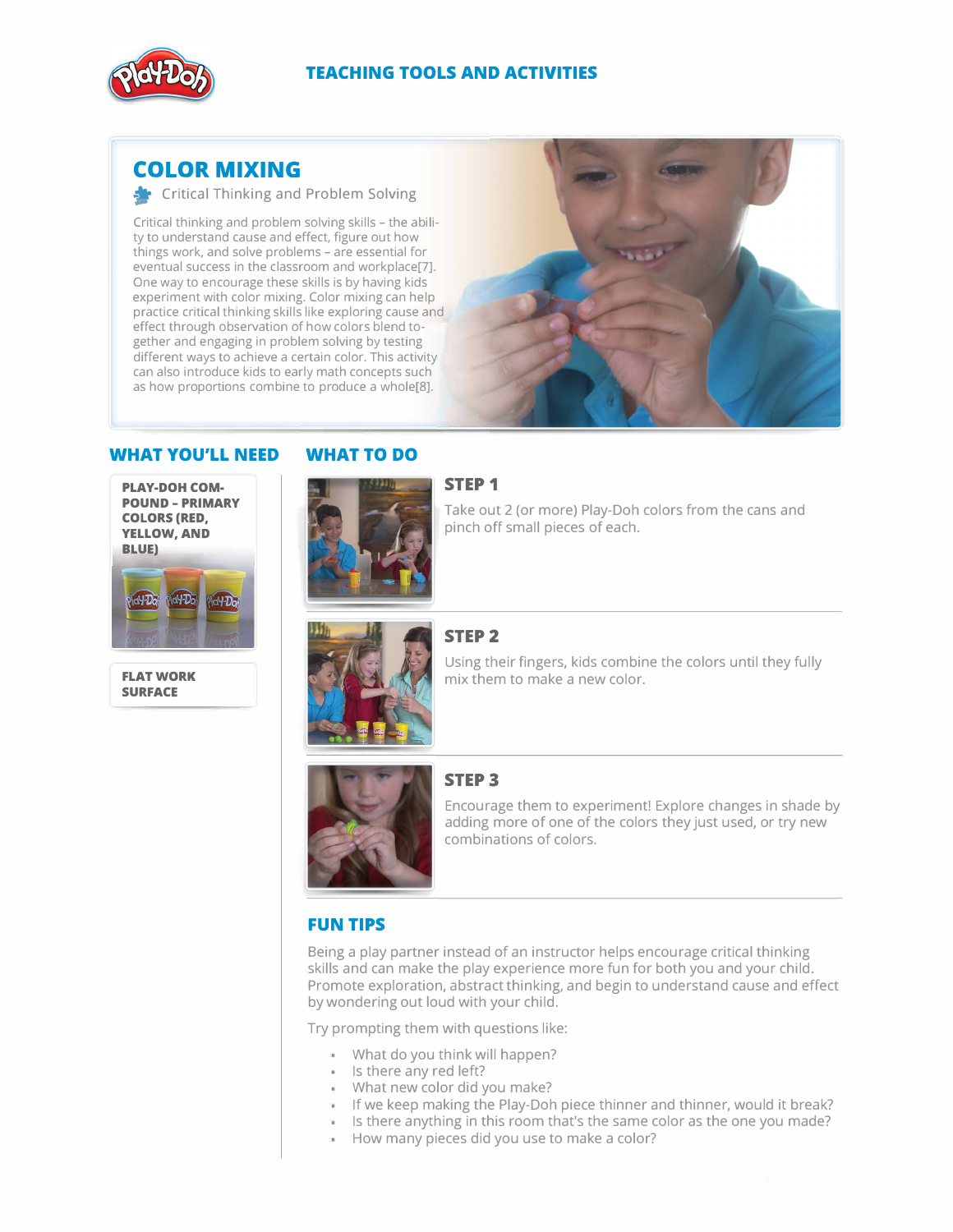

# **POTENTIAL BENEFITS OF THIS ACTIVITY**

"With your participation and incorporating the "Fun Tips," this activity can give kids opportunities to explore a variety of concepts and work on valuable skills, including:

### **Critical Thinking and Problem Solving**

- Making predictions
- Observing changes
- An understanding of cause & effect
- Comparing and contrasting

### **Fine Motor Skills**

- Helps strengthen and develop the tiny muscles in the fingers
- Can help them later manipulate writing utensils

### **Integrated Use of the Senses**

- Sight, touch, and smell
- Can help guide cognitive exploration

### **Basic Math Concepts**

Experimenting with different portions of Play-Doh compound can promote mathematical thinking about proportions and how when combined make a whole.

References

- [7] A Gopnik. 2012. Scientific Thinking in Young Children: Theoretical Advances, Empirical Research, and Policy Implications. Science, 227, 1623-1627.
- [8] J Sarama, D H Clements. 2009. Building Blocks and Cognitive Building Blocks: Playing to Know the World Mathematically. American Journal of Play, Winter, 314-337.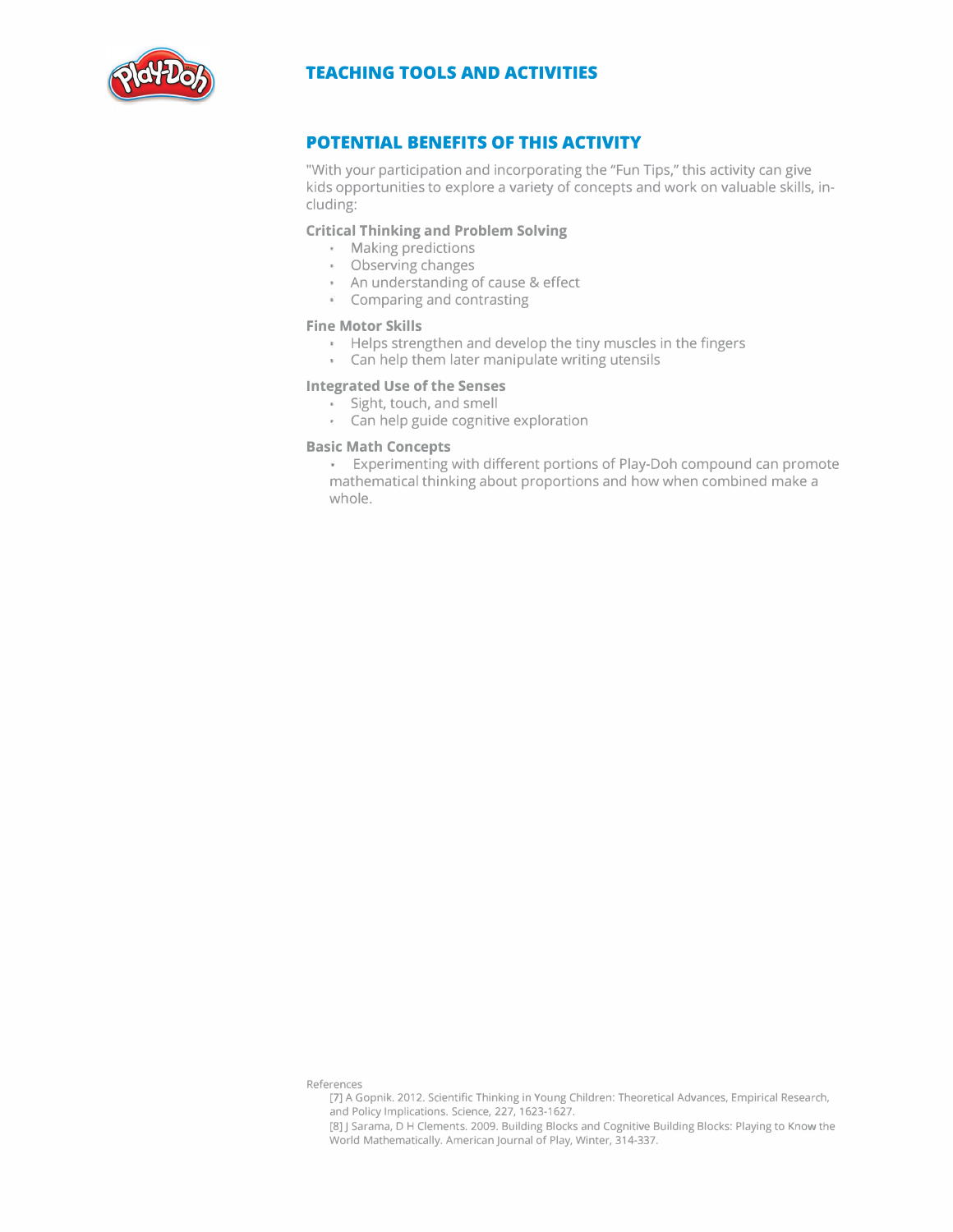

# **PLAY-DOH GARDEN**

### .Collaboration

Collaboration -including being able to compromise and share resources - is an increasingly important 21st Century skill[13). While young children are not typically thought of as collaborators, research suggests they are "natural helpers"[14] capable of sharing, helping, and cooperating with peers, when working together on a common activity[15). Getting little ones to cooperate meaningfully with a peer can be quite an undertaking but when you present kids with the challenge of co-designing their very own Play-Doh garden, you give them an opportunity to engage in beneficial collaboration. During this activity, kids work together to design a garden of their liking and then build it with their favorite Play-Doh colors.



# **WHAT YOU'LL NEED**







**WHAT TO DO** 

### **STEP 1**

Lay out a large piece of paper. Ask the kids to draw a garden using colorful markers. Ask questions to help generate ideas like "what's in or around your garden? Flowers? Vegetables? A Fence? Flower pots?



### **STEP2**

Encourage them to work together by collaborating on the same garden, rather than each making their own.







# **STEP3**

Finally, have the kids create the objects in their drawing using Play-Doh compound. Watch as they transition their flat design into a colorful 3D garden.

# **FUN TIPS**

Throughout the project, encourage kids to build off of each other's thinking and respond to each other's ideas. While they are drawing and creating, facilitate their work by helping them share space, tasks, and materials. At the end of the activity, highlight the benefits of how great it is for them to work together, and remind them how this couldn't have been done without all of them helping!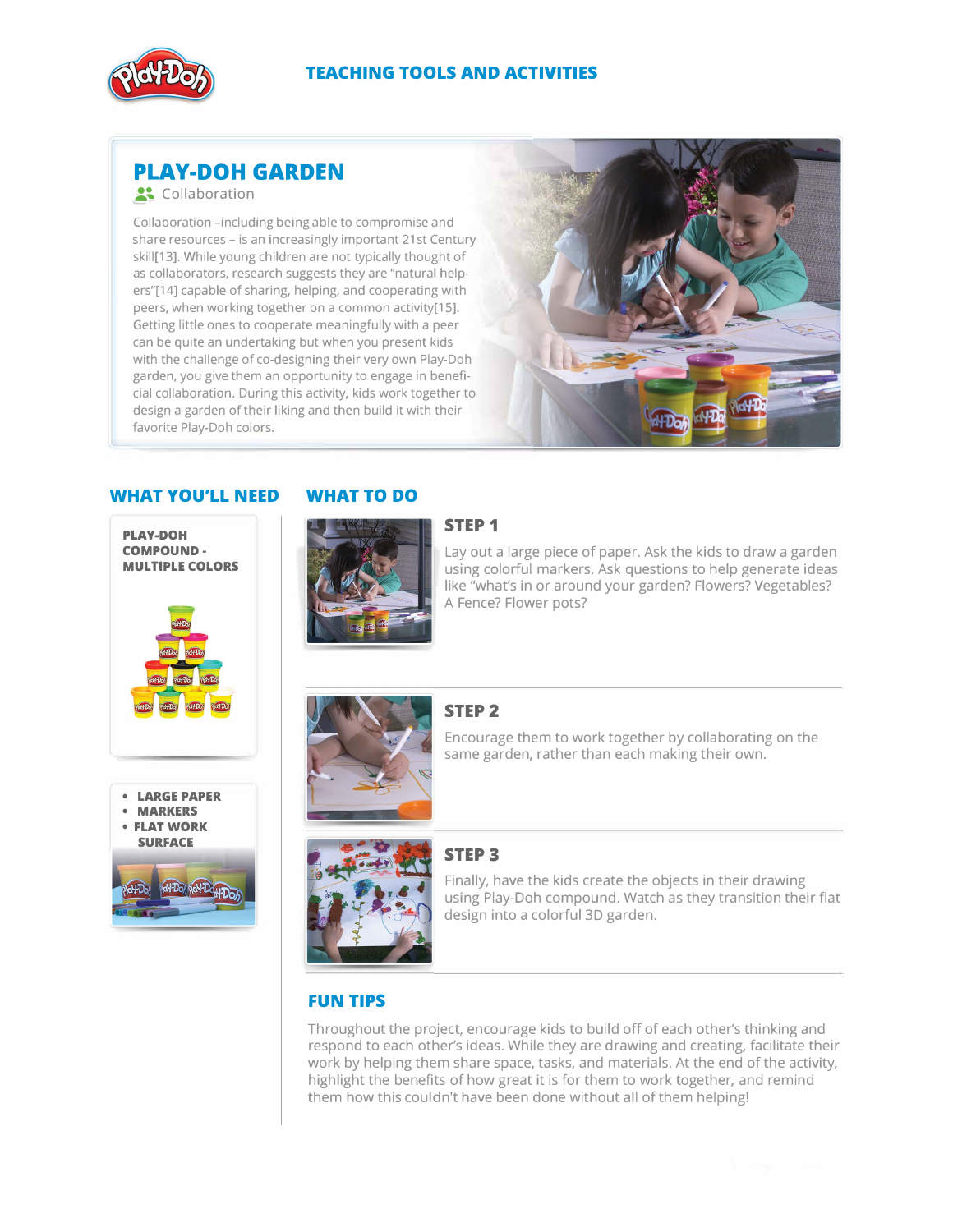

# **POTENTIAL BENEFITS OF THIS ACTIVITY**

With your participation and incorporating the "Fun Tips," this activity can give kids opportunities to explore a variety of concepts and work on skills, including:

### **Collaboration**

Engaging in tasks that work toward a common goal Identifying roles in a group activity Building capacity to be a natural helper in everyday interaction

### **Sharing**

Experiencing how it feels to work together on a common goal Taking turns using materials

### **Understanding Emotions**

Recognizing how others think and feel by talking about what each person wants to do and why

References

<sup>[13]</sup> Hanover Research. 2011. A Crosswalk of 21st Century Skills. Hanover Research - District Administration Practice.

<sup>[14]</sup> R Rende,J Prosek. 2015. Raising Can-Do Kids: Giving Children the Tools to Thrive in a Fast-Changing World. New York: Perigee *I* Penguin

<sup>[15]</sup>N White et al. 2014. "It's Mine!" Does Sharing with Siblings at Age 3 Predict Sharing with Siblings, Friends, and Unfamiliar Peers at Age 6? Early Education and Development, 25, 185-201.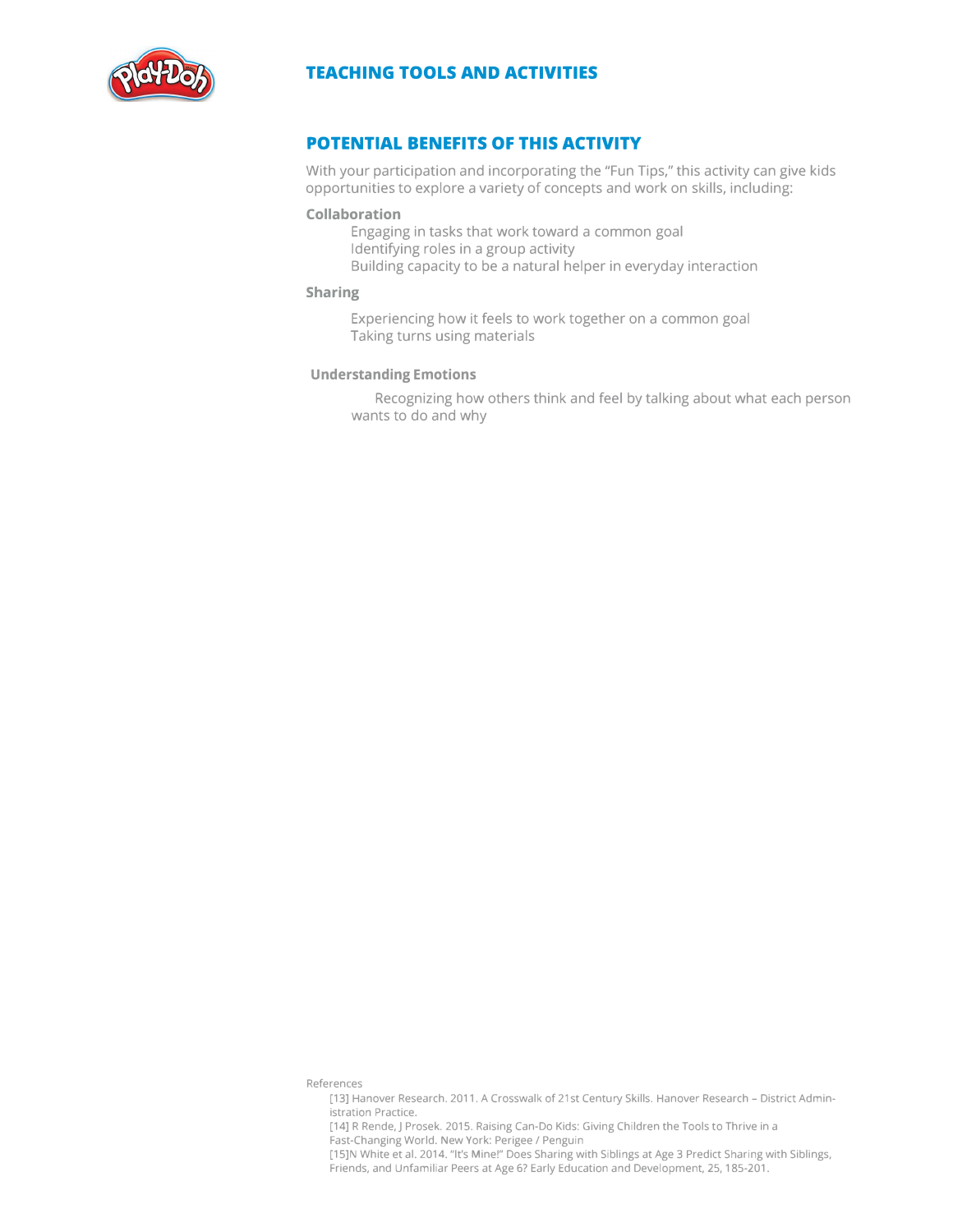

# **LEARNING LETTERS**

Communication

Communication skills ranging from basics like learning letters and words to expanding their ability to engage in conversations are fundamentally important for supporting both academic and eventual career success [9]. Activities that encourage kids to physically create letters help promote reading and writing skills[10]. and parent-child conversation during shared activities can lead to vocabulary growth[11]. The alphabet is a big part of the educational curriculum, and sometimes it can be difficult to make the concept of writing fun and engaging. This activity does away with tricky writing utensils and the permanency of marks on paper by allowing kids to practice their ABCs with a more freeform, hands-on approach using Play-Doh compound. During the activity, talking can help develop a young child's vocabulary and stimulate conversational skills like turn-taking and sharing ideas[12].



Provide the visual to your child and decide together which

## **WHAT YOU'LL NEED WHAT TO DO**

# **LETTERS AND/OR WORDS**

• For example, write some letters on a piece of paper, or find something in the house that clearly shows large letters or words



**PLAY-DOH COMPOUND** 



### **FLAT WORK SURFACE**





letter to explore.

# **STEP2**



# favorite Play-Doh color.

# **STEP3**



Try building familiar words or making their name. Make sure to talk through the activity as they go; see below for some conversation starters.

Encourage them to recreate the lines in the letter using their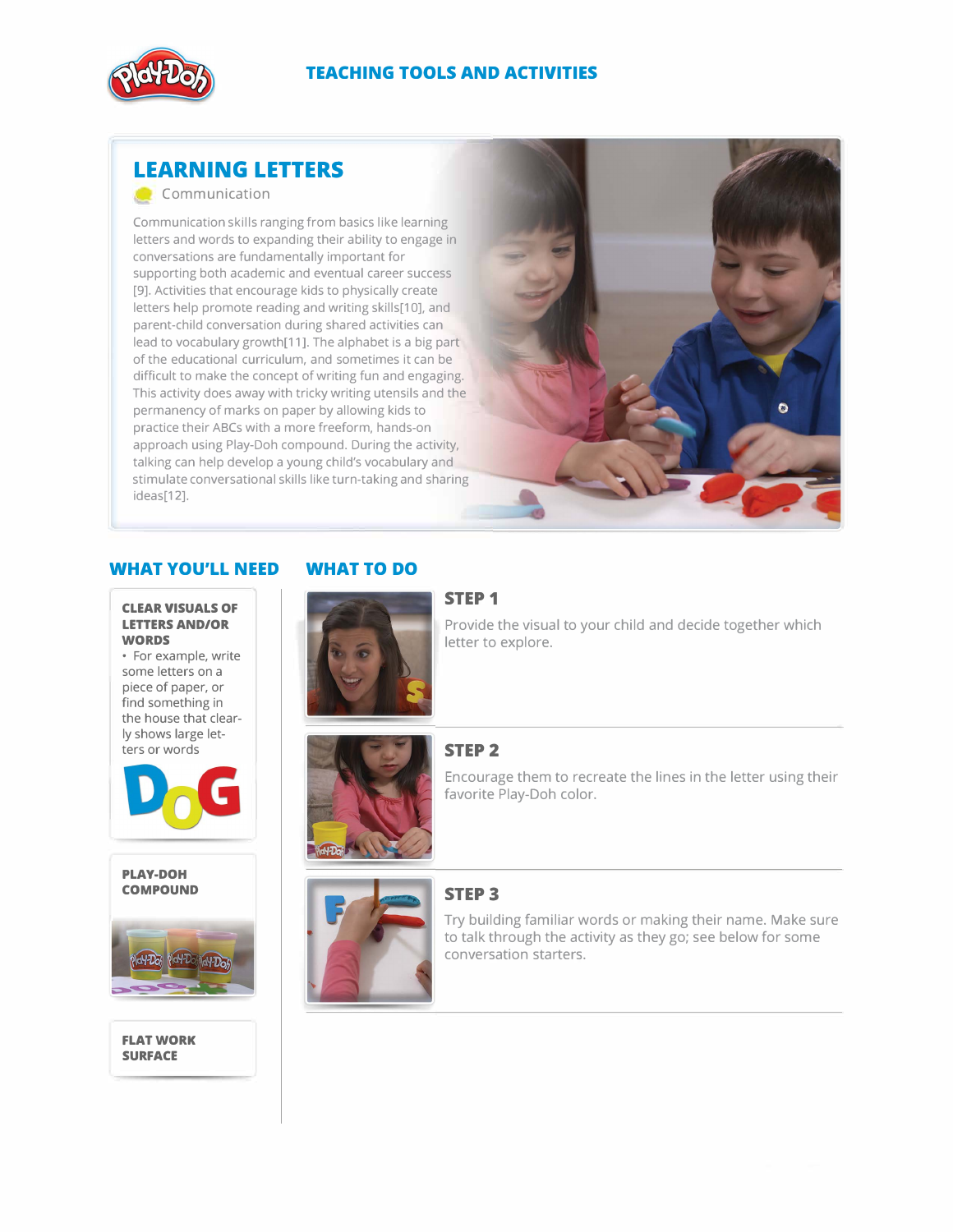

### **FUN TIPS**

Talk a lot and use "adult" words to help your child expand their understanding of new words. Encourage conversational skills by talking through the different colors, textures, and shapes that make up the letters. Engage kids by providing positive commentary and asking questions to prompt further thinking, such as:

- Does the letter have curvy or straight lines?
- Which letters have holes and which ones do not?
- "Look! There's red, blue, yellow, and white!"
- "Wow! You made a circle!"
- "Hey! That looks like a snake!"

Try making meaningful connections by personalizing your child's exploration of letters. Link your activity to their names, favorite things to do, or family members.

# **POTENTIAL BENEFITS OF THIS ACTIVITY**

With your participation and incorporating the "Fun Tips," this activity can give kids opportunities to explore a variety of concepts and work on valuable skills, including:

### **Essential Communication Skills**

 $\mathbf{H}$  Holding an engaged conversation with a parent during a joint activity

### **Vocabulary**

- **EXT** Listening to child-directed talk by a parent can build understanding of new words
- **Practicing using new words discovered by listening to a parent**

### **Reading**

- $\epsilon$  Recognizing letters of the alphabet
- $\blacksquare$  Identifying the letters in their own names and in sight words

### **Writing**

**EXEC 1.5** Forming and imitating familiar letters

References

[9] SP Morreale &JC Pearson. 2008. Why Communication Education is Important: The Centrality of the Discipline in the 21st Century. Communication Education, 57, 224-240. [10] K H James, L Engelhardt. 2012. The Effects of Handwriting Experience on Functional Brain Development in Pre-literate Children. Trends in Neuroscience and Education, 1, 32-42. [11] M L Rowe. 2012. A Longitudinal Investigation of the Role of Quantity and Quality of Child-Directed Speech in Vocabulary Development. Child Development, 83, 1762-1774. [12] L B Adamson et al. 2014. From Interaction to Conversations: The Development of Joint Engagement During Early Childhood. Child Development, 85, 941-945.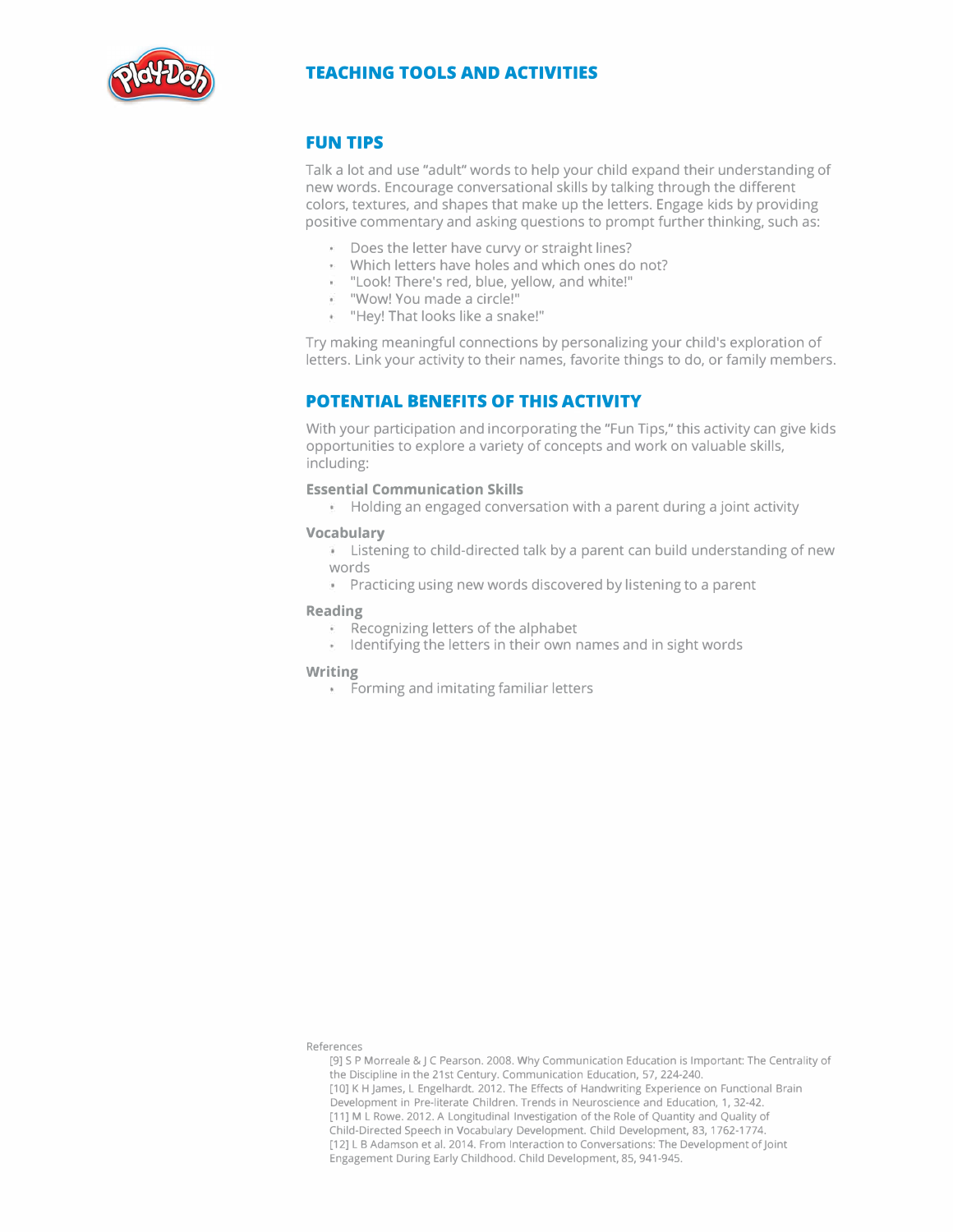

# **MAKING STORIES**

## **C** Creativity

Fostering creativity - being able to think outside the box, brainstorm, generate new ideas and improve existing ones - is one of the core 21st Century skills that has received extensive attention[16]. Helping young minds to imagine "what if" and "what could be"[17] are the roots of creative thinking. Parents can support this by offering guidance rather than instruction and helping young children to be flexible in their thinking as they discover and generate new ideas.[18]



### **WHAT YOU'LL NEED WHAT TO DO**



**A FEW SMALL TOYS, SUCH AS PLASTIC ANIMALS OR VEHICLES** 



**FLAT WORK SURFACE** 



### **STEP 1**

Place the Play-Doh cans and other toys on a table together



# **STEP2**

Ask the kids to select a few toys then have them use the Play-Doh compound to sculpt a habitat or other related items to the toys they selected.



### **STEP3**

Encourage kids to build out any scene they imagine with minimal explanation or guidance. You'll be amazed to see the kinds of dialogs, stories, and ideas they come up with!

Many kids will intuitively know what to do without instruction, but if they need a little help getting started, that's OK. You can get the ball rolling by making Play-Doh caves or other story-starter props to help spark some ideas. Make sure to let them decide where the adventure goes from there!